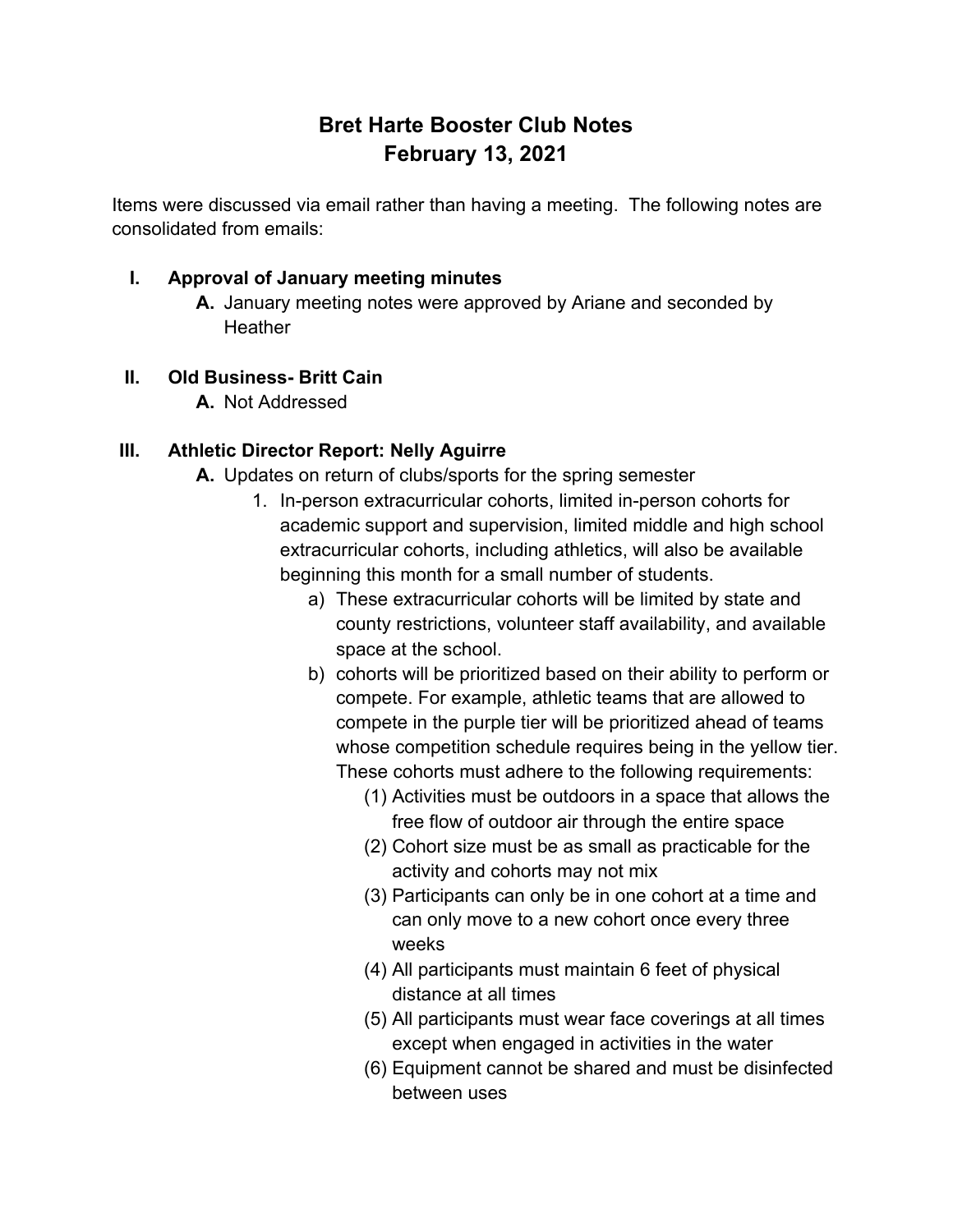(7) A parent or guardian will be required to sign an in-person waiver prior to a student attending an extracurricular cohort. Schools will be communicating directly to their families with more detailed information on extracurricular cohorts.

#### **IV. Faculty Adviser Report: Carrie Genise**

**A.** No update

# **V. Vice President Report - Jen McLaughlin**

- **A.** Update on masks
	- 1. We sold 14 masks for a total of \$191 in sales. That leaves us with 19 masks remaining (13 S/M and 6 L/XL).
	- 2. BHBC will donate the rest of the masks to PE teachers and staff
		- a) 7 PE teachers
		- b) 5 support staff
		- c) 4 administrators
		- d) 2 campus supervisors
	- 3. 2/8 dropped the 19 remaining masks (w/notes) off at Bret Harte and Sylvia put them into teacher/staff mailboxes.

# **VI. Treasurer Report- Mijin Ro**

**A.** Current account sheet below

#### FY 2020-2021 CHECKING ACCT. LEDO

8/1/20 Beginning Bal. Checking 113,903.93 (Savings 1642.42+Checking=115,546.35)

| Date     |           | Check # Payee / Deposit | <b>Description</b>                                                      | Income   | Expense    | <b>Mthly Balance</b> |
|----------|-----------|-------------------------|-------------------------------------------------------------------------|----------|------------|----------------------|
| 08/01/20 |           |                         | Begin. Checking Balance                                                 |          |            | \$113,903.93         |
| 08/28/20 |           | Bank deposit            |                                                                         | \$250.00 |            |                      |
| 08/28/20 |           | Escrip                  |                                                                         | \$6.03   |            | \$114,159.96         |
| 09/29/20 |           | Escrip                  |                                                                         | \$3.50   |            |                      |
| 09/14/20 | 4346      | SJUSD                   | Coaches Stipend March'20-xtra duty<br>from FY2019/2020 chk date 7/4//20 |          | \$4,785.07 |                      |
| 09/14/20 | 4355      | Stacy Pimental          | BHBC Website Wix.com                                                    |          | \$170.95   | \$109,207.44         |
| 10/28/20 |           | Escrip                  |                                                                         | \$9.47   |            | \$109,216.91         |
| 11/25/20 |           | Escrip                  |                                                                         | \$5.74   |            |                      |
| 11/16/20 | Zelle pay | BHCC                    | SLIP 50% cost split zelled                                              |          | \$964.92   | \$108,257.73         |
| 12/24/20 |           | Escrip                  |                                                                         | \$6.95   |            | \$108,264.68         |
| 01/13/21 |           | Mobile Deposit          | Fundraising WebStore (school log<br>items)                              | \$279.86 |            |                      |
| 01/28/21 |           | Escrip                  |                                                                         | \$3.81   |            |                      |
| 01/27/21 | 4351      | Tri Mark                | Ice Maker Machine Staff Room                                            |          | \$3,113.64 | \$105,434.71         |
|          |           |                         | Total Income-Expense                                                    | \$565.36 | \$9,034.58 |                      |